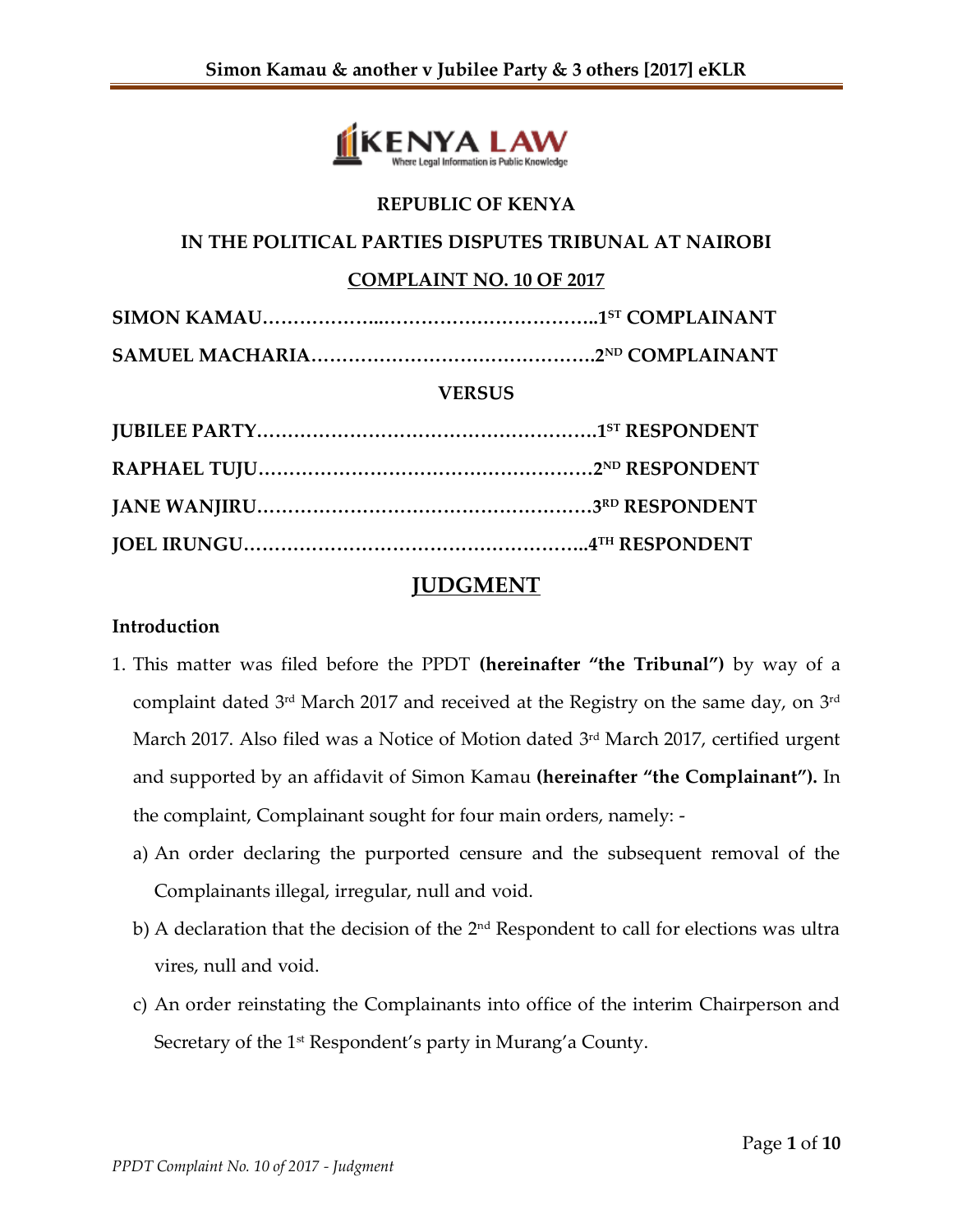- d) An order restraining the Respondents from harassing the Complainants in any way when exercising their official mandate.
- 2. In the Notice of Motion, on the other hand, the Complainants sought for 3 principle prayers, namely: -
- a) The certification of this application as urgent.
- b) An order staying the implementation of the Respondents' decision of removing the Complainants from the offices of the interim chairperson and secretary of the 1 st Respondent's party offices in Murang'a pending the hearing and determination of this suit.
- c) An order staying any election or selection or delegations of persons to hold the offices of the interim chairperson and secretary of the  $1<sup>st</sup>$  Respondent's party offices in Murang'a pending the hearing and determination of this suit.
- d) An order allowing Complainants to continue carrying out their duties as the interim chairperson and secretary of the 1<sup>st</sup> Respondent's party offices in Murang'a pending the hearing and determination of this suit.
- 3. The matter was first placed before the Tribunal on 3 rd March 2017 when the *exparte* Notice of Motion was certified as urgent and the interim orders granted. While these orders subsisted, the 2<sup>nd</sup> Respondent gave a written press release on 26<sup>th</sup> March in which he indicated that he had removed the Complainants from the office. This prompted the Complainants to file the contempt of court application in which they sought for the punishment of the 2<sup>nd</sup> Respondent and the preservation of their rights.
- 4. In the course of these events, also, the  $3<sup>rd</sup>$  and  $4<sup>th</sup>$  Respondents filed a Preliminary Objection objecting to the jurisdiction of the Tribunal on the basis that the Complainants had not invoked the  $1<sup>st</sup>$  Respondent's disputes resolution mechanism as required by the law.

# **Complainants' Arguments**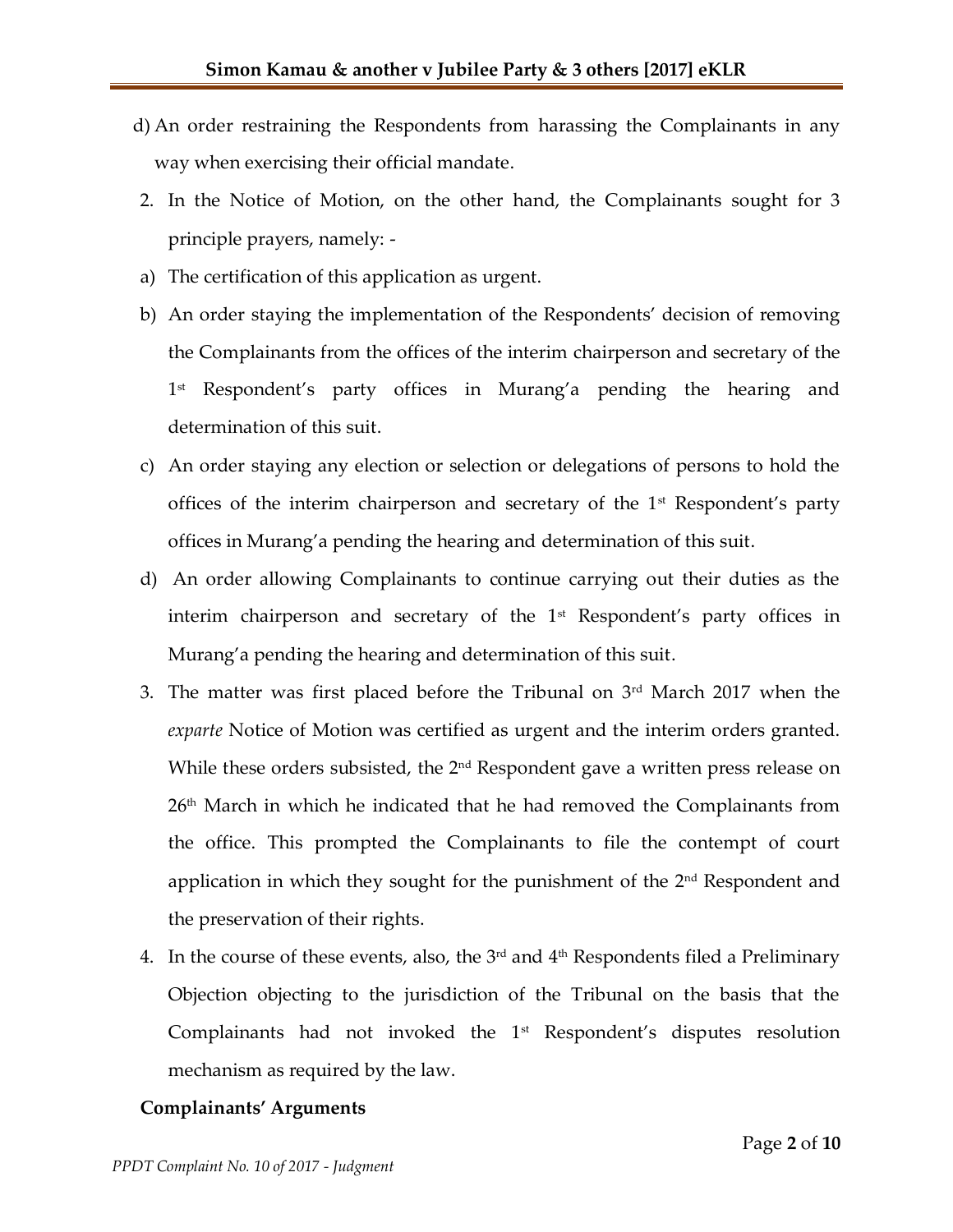- 5. It is the Complainants' contention that the decision of the  $3<sup>rd</sup>$  and  $4<sup>th</sup>$  Respondent of 21st February 2017 of removing the Complainants from the position of the interim chairperson and secretary of the 1<sup>st</sup> Respondent party in Murang'a contravened the *Political Parties Act, 2011.* The said *Act* requires the decisions and the actions of a political party to comply with the *Constitution of Kenya, 2010.*
- 6. The Complainants also averred that, despite complaining against their censure, the 2nd Respondent went ahead and ordered the removal Complainants' from the office on 27th February 2017 thus sanctioning the illegality of the censure decision of 21st February. In this regard, the Complainants explained that the act did not only contravene the *Political Parties Act* but also the 1<sup>st</sup> Respondent party constitution, which empowers only the party leader or the deputy party leader to cause the appointment or removal of interim officials.
- 7. As a consequence, the Complainants explained, the said actions had caused confusion among the 1<sup>st</sup> Respondent's party members as to the position of Complainants in the party and accordingly prayed to this Tribunal to hold in their favour.

# *Respondents' Arguments*

- 8. In reply, the Respondents, through their various replying affidavits, asserted that the Complainants were removed from the positions they held because they were not discharging their mandate in accordance with the law. By this, the Respondents meant that the Complainant were using their positions to advanced their selfish interests as oppose to foster the 1<sup>st</sup> Respondent's political ideals.
- 9. The Respondents also accused the Complainants of engaging in gross misconduct as could be demonstrated by acts such as misuse of office, lack of respect and intimidation of fellow members and other stakeholders, failing to disclose monies received for the purposes of supporting the activities of the  $1<sup>st</sup>$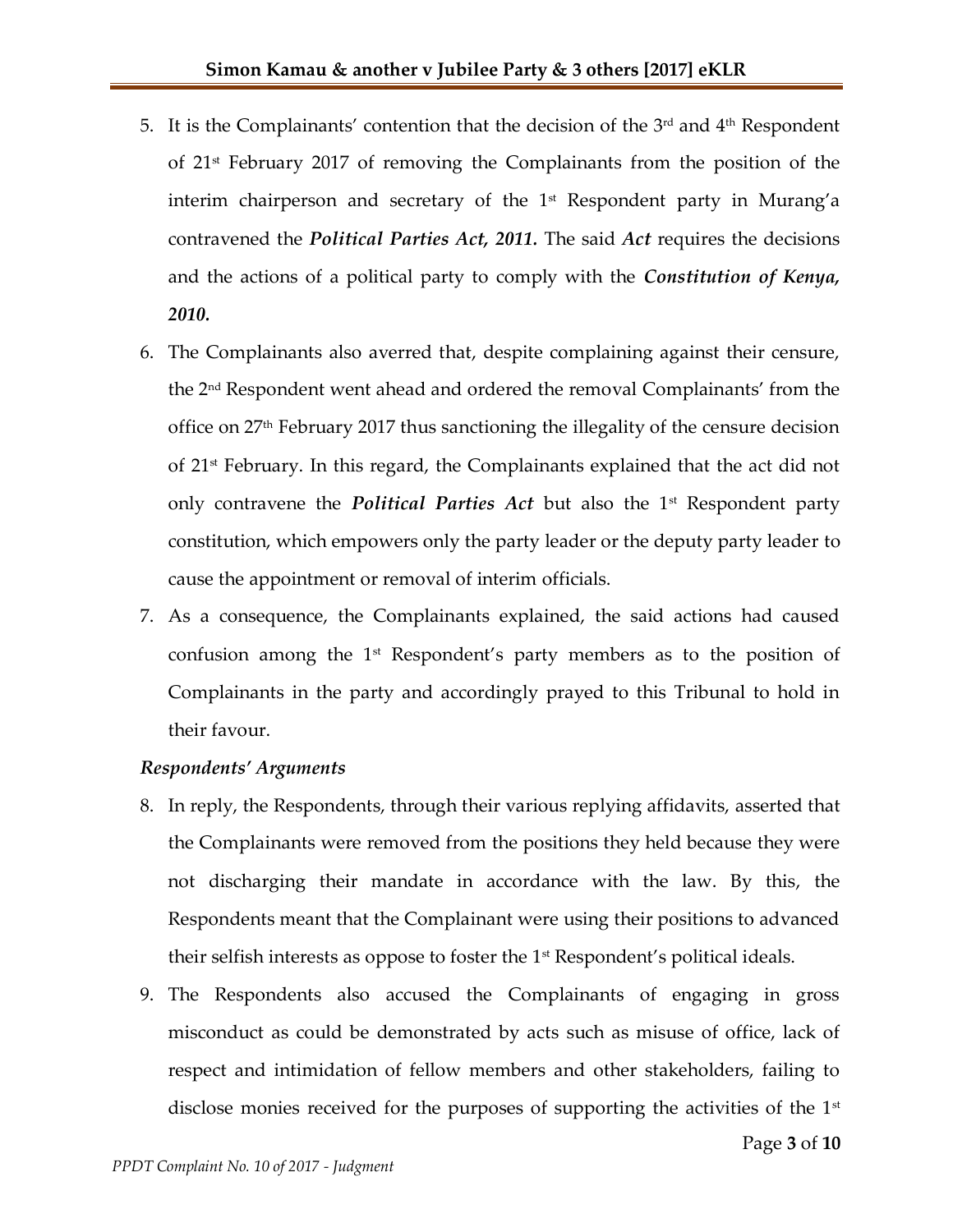Respondent and teaming up with unknown people to illegally sign a lease of Kshs. 35,000 as the 1<sup>st</sup> Respondent's party, which was way above the normal rent rates of Kshs. 15,000.

- 10. The Respondents further averred that that the Complainants were not ambushed by the meeting that was held on  $21<sup>st</sup>$  February 2017 since they, Complainants, were properly notified of the meeting, which meeting they had attended. The Respondents also explained the purpose of the meeting, which was to discuss, among other things, the Complainants' gross misconduct, incapacity to conduct a meeting professionally, lack of transparency and accountability in the manner in which 1 st Respondent's monies were being used and lack of respect for members.
- 11. In addition, in the course of the proceedings at the meeting, the Complainants admitted having received twice Kshs. 55,000 being a total of Kshs. 110,000 from Hon. Irungu Nyakera, an aspirant, but did not disclose the same to members.
- 12. At the meeting, the Respondents contended, a vote of no confidence was passed that resulted into the removal of the Complainants and the subsequent endorsement of new officials to take charge as the chairperson and secretary general of the 1st Respondent, respectively.
- 13. In their affidavit, also, the Respondents gave an undertaking promising to remedy the impression created by the press release issued on 26<sup>th</sup> March 2017. In the said press release, 2nd Respondent had declared he had removed Complainants from the office contrary to the orders and directions of the Tribunal dated 3rd March 2017.

## *Proceedings*

14. From the submissions by both the Claimant and the Respondents, it is not in contention that there was a meeting on  $21^{st}$  February 2017, which the Complainants themselves also attended.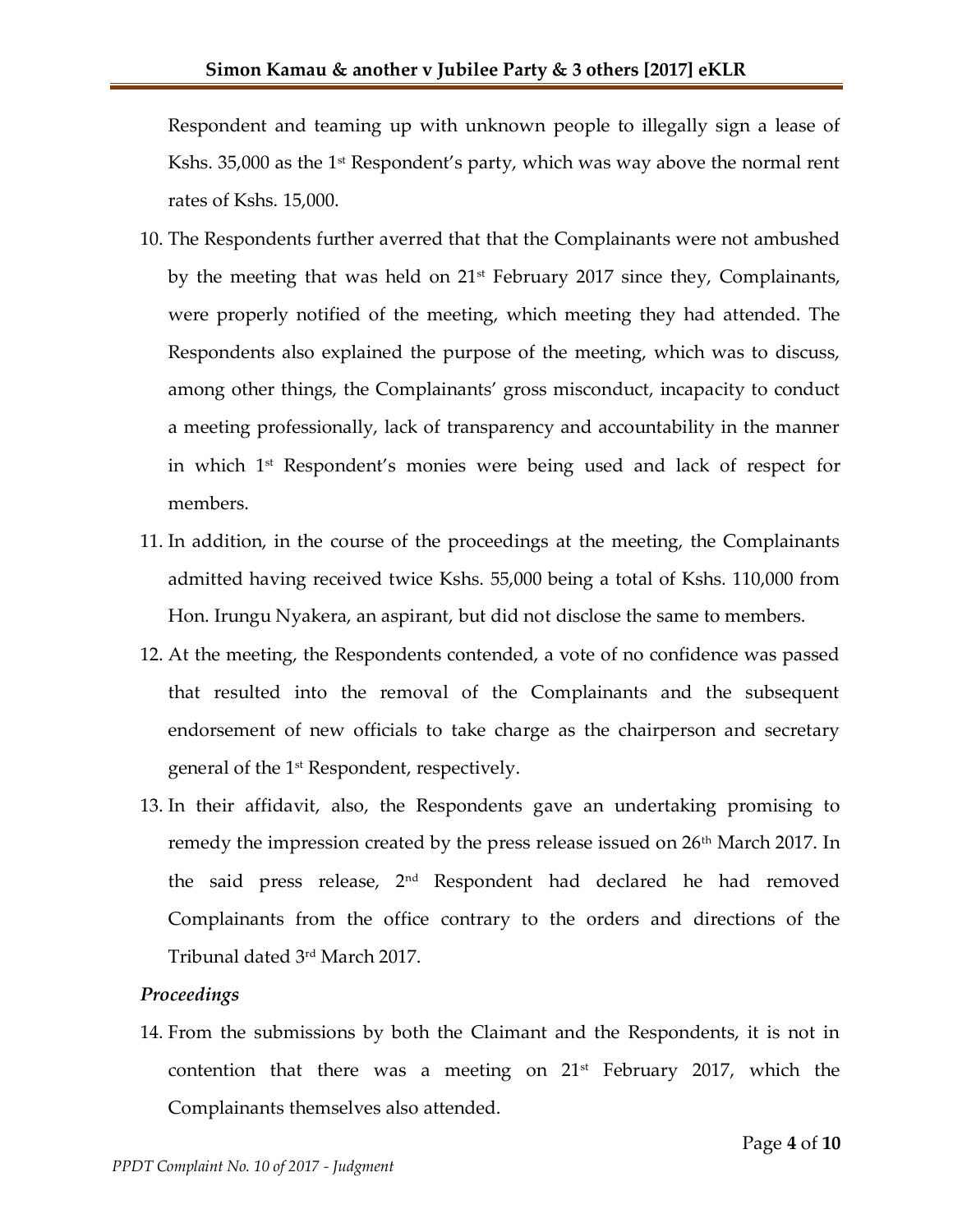#### *Issues for Determination*

15. What therefore remains in contention are two issues; first, whether the Tribunal had jurisdiction to entertain this matter. The second one is whether the Complainants were accorded a fair hearing before being removed from their positions as interim chairperson and secretary of the 1st Respondent party in Murang'a branch, respectively.

#### *Analysis*

- 16. Regarding the issue of this Tribunal's jurisdiction, we hasten to point out that it is a trite law that a court has no business entertaining a matter once it establishes that it lacks jurisdiction. The locus classicus statement of Hon. Justice Nyarangi JA in *The MV "Lilian S"* case still holds good and as a Tribunal, we stand guided by it. The good Judge opined, *"Where a court has no jurisdiction, there would be no basis for a continuation of proceedings pending other evidence. A court of law downs tools in respect of the matter before it the moment it holds the opinion that it is without jurisdiction."*
- 17. Our understanding of the foregoing is that a court of law must first satisfy itself of jurisdiction before proceeding to entertain a claim placed before it, which we hereby do. *Section 40* of the *Political Parties Act, 2011 (as revised in 2016)* outlines the jurisdiction of the Tribunal and gives it the mandate, in paragraph (b) of the said provision, to resolve disputes arising between a member of a political party and a political party. This is the nature of dispute between the Complainants and the Respondents. Nonetheless, we are alive to the fact before the Tribunal can assume jurisdiction over a dispute of this nature; such a dispute ought to have been referred to an internal dispute resolution of a political party.
- 18. In the instant case, the  $3<sup>rd</sup>$  and  $4<sup>th</sup>$  Respondents convened a meeting on the  $21<sup>st</sup>$ February 2017 with the agenda to discuss, among other matters, the gross misconduct of the Complainants followed by the passing of a vote of no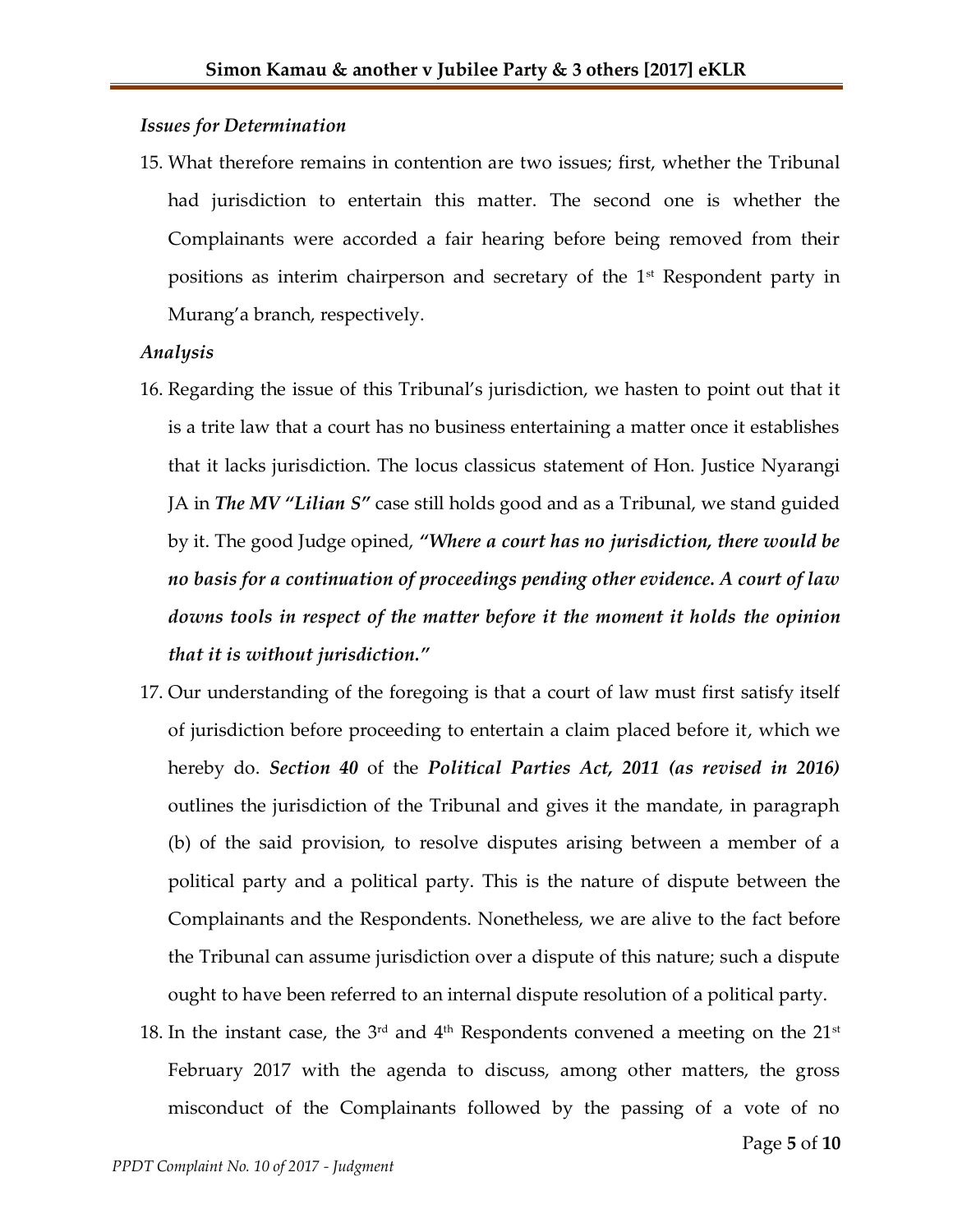confidence against them. This indeed happened and the Complainants were removed and replaced by Peter Wachira and Charles Njoroge, who took up the position of the interim chairperson and secretary general, respectively.

- 19. We also noted that  $2^{\text{nd}}$  Respondent had declared through a press release that he had removed Complainants from the office contrary to the orders and directions of the Tribunal dated 3<sup>rd</sup> March 2017. This raises the question; what other internal dispute resolution mechanism would the Complainants refer their complaint to considering that the Respondents had initiated a dispute resolution method when they convened the meeting of  $21<sup>st</sup>$  March 2017 and the  $2<sup>nd</sup>$  Respondent even gave a press release to that effect?
- 20. To our mind, the two acts; the Murang'a County meeting held on 21st March 2017 that witnessed the passage of the vote of no confidence against the Complainants and the  $2<sup>nd</sup>$  Respondent's press release of  $26<sup>th</sup>$  March 2017 were enough evidence of the Respondents' preferred style of dealing with the allegations against the complainants internally. To this end, we hold the view that it would superfluous and unnecessary waste of time to again require the Complainants to invoke an internal dispute resolution. For that reason, this Tribunal has the jurisdiction to entertain this matter and as such, the Preliminary Objection dated 22<sup>nd</sup> March 2017 is hereby dismissed.
- 21. That being the case, we now turn our attention to the second issue, which is whether the Complainants were accorded a fair hearing before being removed from their positions as interim chairperson and secretary of the  $1<sup>st</sup>$  Respondent party in Murang'a branch, respectively. This issue implicates the fair administrative action rights.
- 22. The requirement for fair administrative action is one of the essential fundamental human rights enshrined in the Bill of Rights of the *Constitution of Kenya, 2010*. *Article 47* of the *Constitution* in this respect requires every person who is a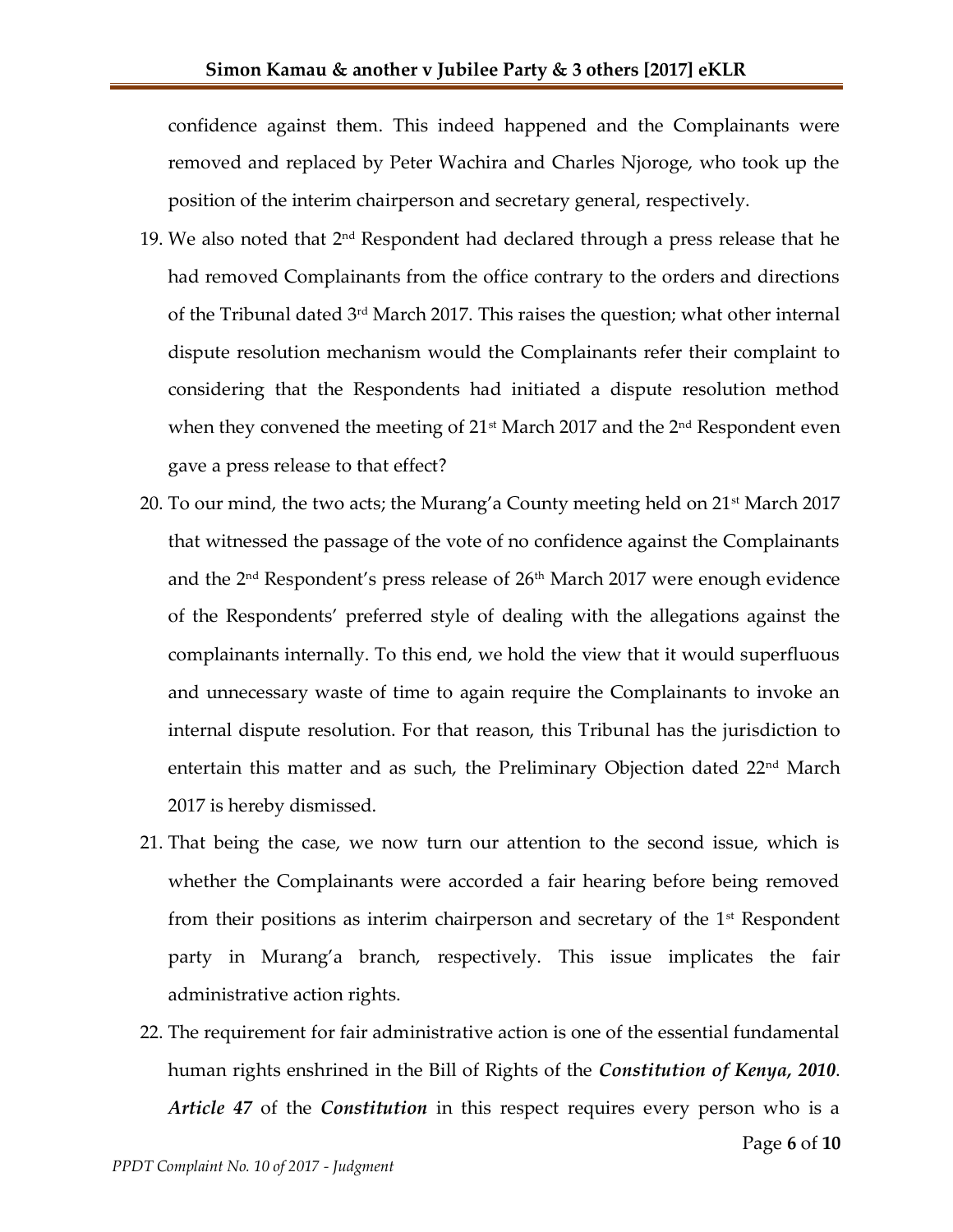subject of an administrative action to be accorded an expeditious, efficient, lawful, reasonable and procedurally fair opportunity.

- 23. This demands that an individual must be given written reasons for the actions if such person's fundamental rights and freedoms are likely to be adversely affected by an administrative action. *Article 50 (1) k* in this respect specifically demands that one must be accorded the opportunity to adduce and challenges evidence. The case of *Stephen Nendela vs. County Assembly of Bungoma and 4 Others [2014] eKLR* at *paragraph 28* and *29* explains that accused person does not refer to a person accused in a criminal trial only, but also any person accused of any allegation which if proved against such a person, the consequence will be prejudicial to him.
- 24. In order to actualise this vital condition, the Fair Administration of Actions Act, 2015 has been enacted with the goal to *"provide for the review of administrative action by a court or, if appropriate, an independent and impartial tribunal and promote efficient administration."*
- 25. In this respect, *section 4 (1) (2) (3)* and *(4)* of the *Fair Administration of Actions Act, 2015* carefully and saliently particularises the activities that must be undertaken by the administrator of actions in order to conform with the requirements of *Article 47* of the *Constitution of Kenya, 2010.*
- 26. Subsection 1 stipulates that *"Every person has the right to administrative action which is expeditious, efficient, lawful, reasonable and procedurally fair"* while *Subsection 2* provides that *"Every person has the right to be given written reasons for any administrative action that is taken against him."*
- 27. *Subsection 3* to this end requires the administrator of actions to ensure the service of prior and adequate notice of the nature and reasons for the proposed administrative action, an opportunity to be heard and make representations in that regard, notice of the right to legal representation, where applicable, making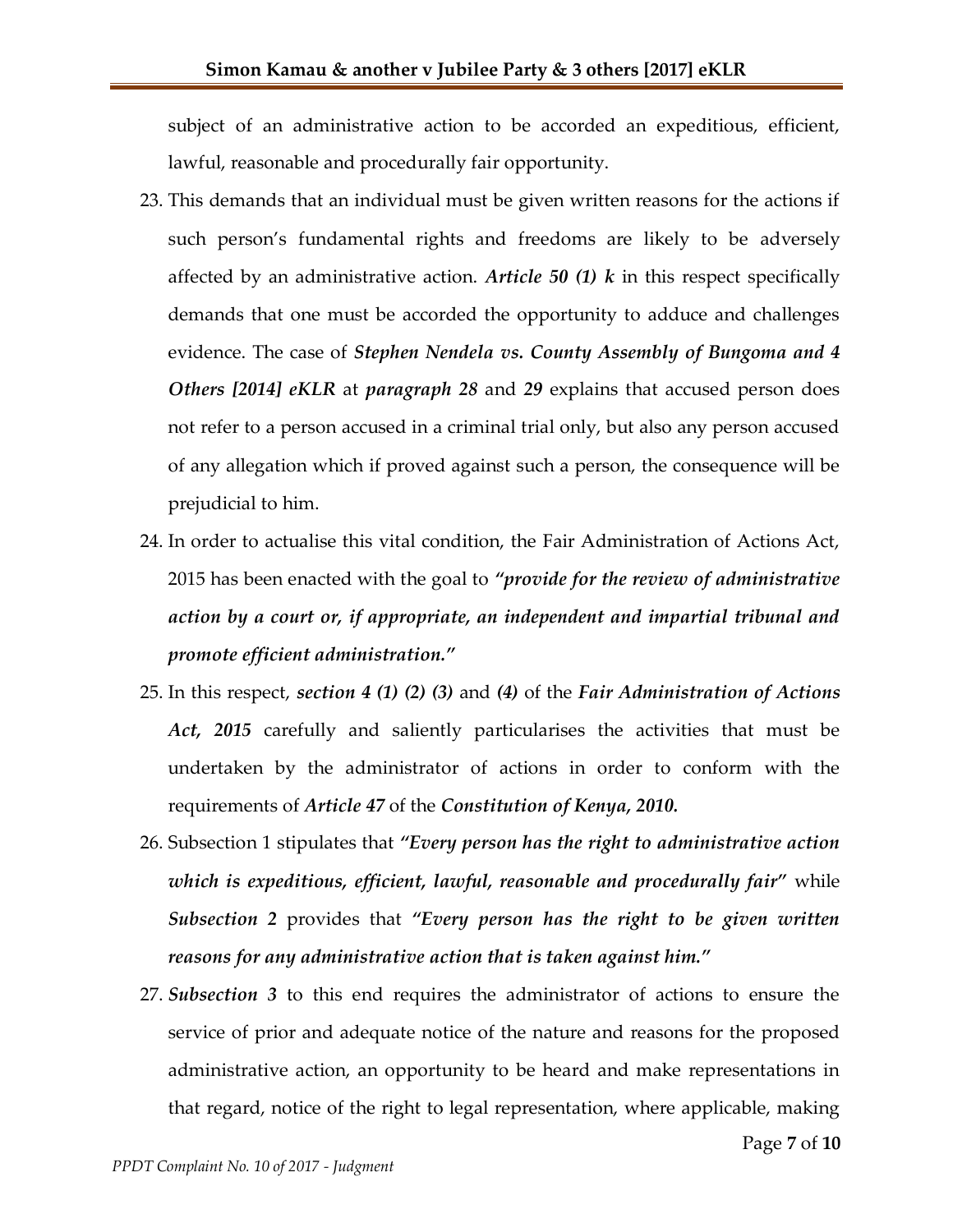available the information, materials and evidence to be relied upon in making the decision or taking the administrative action et cetera.

- 28. *Subsection 4* on the other hand obligates the administrator of actions to accord the person against whom the administrative action is taken the chance to attend the proceedings, in person or in the company of an expert of his choice, be heard, cross examine persons giving adverse evidence against him and request for an adjournment of the proceedings, where necessary to ensure fair hearing.
- 29. In this regard, it is crucial to point out that the dispute at hand has arisen from the activity of a political party, the  $1<sup>st</sup>$  Respondent, in relation to its members and specifically, the officials of the party. The  $1<sup>st</sup>$  Respondent took removed the Complainants without subjecting them a disciplinary mechanism. In other words, the Respondents acted without taking into consideration the Complainants' rights to be heard, adduce and challenge evidence labelled against them.
- 30. As a political party, the Respondents were required to act in accordance with the law and respect the fundamental rights and freedoms of its members in whatever decision they, Respondents, made. The 1<sup>st</sup> Respondent's party constitution recognises this vital fact and requires the disciplinary process initiated against any of its member to be determined in accordance with the *Constitution of Kenya, 2010* and other laws.
- 31. This meant that the Respondents ought to have given the Complainants the reasonable opportunity to be heard and make a defence to the allegations or charges made against them in accordance with the rules of natural justice and fair play. However, to deny the Complainants the right to answer to the charges facing them clearly flew on the face of the well established principle and the right to fair administrative action.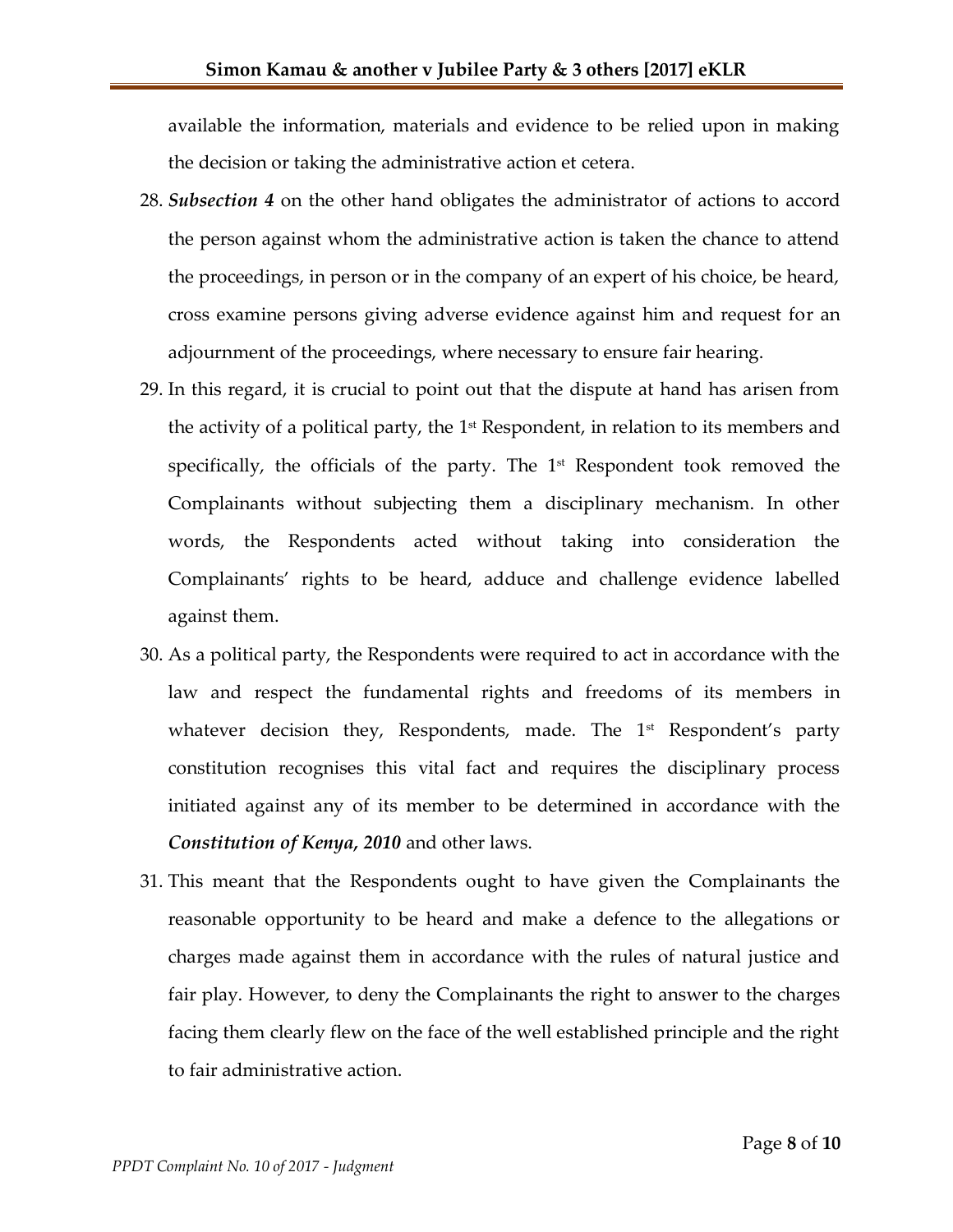- 32. Indeed, from the evidence adduced before this Tribunal, the Complainants attended the meeting held on the  $21<sup>st</sup>$  March 2017 where their conduct was discussed and a vote of no confidence passed against them resulting into their removal from their positions and subsequent replacement by new officials.
- 33. It is trite that a political party member facing an administrative action must be entitled to fair administrative action. This Tribunal is under sacred obligation to ensure that the 1<sup>st</sup> Respondent's actions does exactly that and comply with the provisions of the *Constitution of Kenya, 2010* and the *Fair Administrative of Actions Act, 2015* in relation to fair administrative action.
- 34. We are guided by the decision of the High Court in *Republic v Truth, Justice and Reconciliation Commission Ex-Parte Beth Wambui Mugo [2016] eKLR* at paragraph *60* where it was held that:

*The minimum ingredients of fair hearing are provided in Article 47 of the Constitution. I say the minimum because under Article 20 of the Constitution every person is entitled to enjoy the rights and fundamental freedoms in the Bill of Rights to the greatest extent consistent with the nature of the right or fundamental freedom and in applying a provision of the Bill of Rights, a court is enjoined inter alia develop the law to the extent that it does not give effect to a right or fundamental freedom and to adopt the interpretation that most favours the enforcement of a right or fundamental freedom. Article 47 of the Constitution provides that every person has the right to administrative action that is expeditious, efficient, lawful, reasonable and procedurally fair. If a right or fundamental freedom of a person has been or is likely to be adversely affected by*